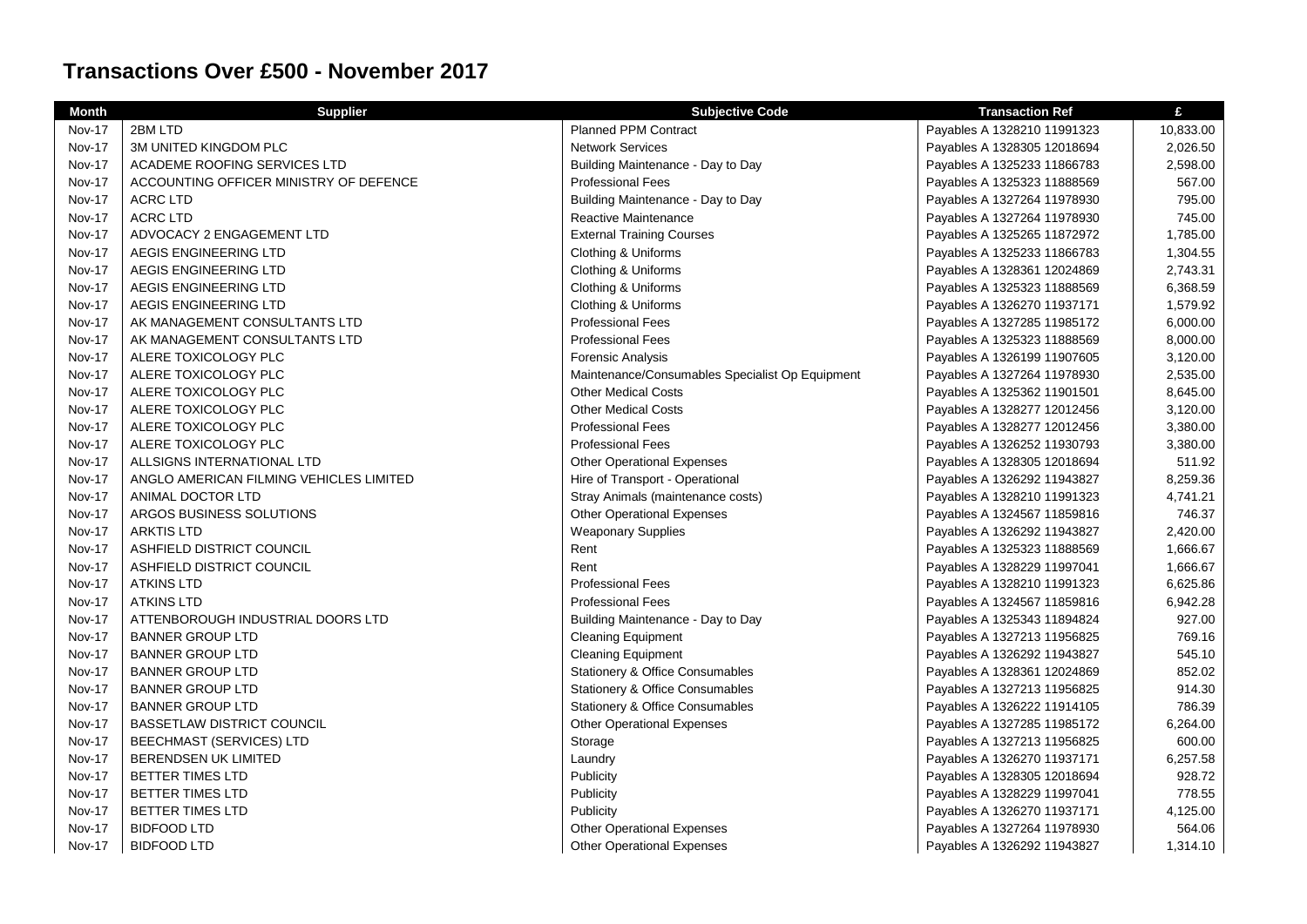| <b>Month</b>  | <b>Supplier</b>                       | <b>Subjective Code</b>                          | <b>Transaction Ref</b>      | £         |
|---------------|---------------------------------------|-------------------------------------------------|-----------------------------|-----------|
| <b>Nov-17</b> | <b>BIDFOOD LTD</b>                    | <b>Other Operational Expenses</b>               | Payables A 1328229 11997041 | 1,675.77  |
| <b>Nov-17</b> | <b>BLAZIE ENGINEERING LTD</b>         | <b>Professional Fees</b>                        | Payables A 1325323 11888569 | 900.00    |
| <b>Nov-17</b> | <b>BRITISH GAS BUSINESS</b>           | Electricity                                     | Payables A 1327264 11978930 | 2,766.44  |
| <b>Nov-17</b> | <b>BRITISH GAS BUSINESS</b>           | Gas                                             | Payables A 1326222 11914105 | 897.31    |
| Nov-17        | BRITISH TELECOMMUNICATIONS PLC        | Network Management                              | Payables A 1327285 11985172 | 699.26    |
| <b>Nov-17</b> | BRITISH TELECOMMUNICATIONS PLC        | Network Management                              | Payables A 1328361 12024869 | 19,732.24 |
| <b>Nov-17</b> | BRITISH TELECOMMUNICATIONS PLC        | Network Management                              | Payables A 1325323 11888569 | 800.66    |
| <b>Nov-17</b> | <b>BRITISH TELECOMMUNICATIONS PLC</b> | Network Management                              | Payables A 1328210 11991323 | 11,008.74 |
| <b>Nov-17</b> | BROOK STREET (UK) LTD                 | Agency / Temp Staff                             | Payables A 1328305 12018694 | 10,927.74 |
| <b>Nov-17</b> | <b>BROOK STREET (UK) LTD</b>          | Agency / Temp Staff                             | Payables A 1329271 12030641 | 9,818.31  |
| <b>Nov-17</b> | BROXTOWE BOROUGH COUNCIL              | Rent                                            | Payables A 1325233 11866783 | 5,847.75  |
| <b>Nov-17</b> | <b>BROXTOWE BOROUGH COUNCIL</b>       | Council Tax                                     | Payables A 1325265 11872972 | 4,087.91  |
| Nov-17        | BT GLOBAL SERVICES                    | Airwave Service Charges                         | Payables A 1327264 11978930 | 11,641.53 |
| <b>Nov-17</b> | BT GLOBAL SERVICES                    | Airwave Service Charges                         | Payables A 1328361 12024869 | 541.66    |
| <b>Nov-17</b> | <b>BUDDI LTD</b>                      | Maintenance/Consumables Specialist Op Equipment | Payables A 1327285 11985172 | 2,250.00  |
| Nov-17        | <b>BUYWORKS LTD</b>                   | <b>Professional Fees</b>                        | Payables A 1328305 12018694 | 3,780.00  |
| <b>Nov-17</b> | <b>BUYWORKS LTD</b>                   | <b>Professional Fees</b>                        | Payables A 1327224 11961586 | 5,355.00  |
| <b>Nov-17</b> | CAE TECHNOLOGY SERVICES LTD           | <b>Network Services</b>                         | Payables A 1329271 12030641 | 1,517.23  |
| <b>Nov-17</b> | CAE TECHNOLOGY SERVICES LTD           | <b>Network Services</b>                         | Payables A 1326270 11937171 | 3,034.46  |
| Nov-17        | CAPITA BUSINESS SERVICES LTD          | <b>External Training Courses</b>                | Payables A 1327198 11950446 | 2,350.00  |
| <b>Nov-17</b> | CAPITA BUSINESS SERVICES LTD          | <b>Hotel Accommodation</b>                      | Payables A 1327285 11985172 | 4,428.81  |
| <b>Nov-17</b> | CAPITA BUSINESS SERVICES LTD          | <b>Public Transport &amp; Parking</b>           | Payables A 1327285 11985172 | 6,647.70  |
| <b>Nov-17</b> | <b>CAPITA BUSINESS SERVICES LTD</b>   | <b>Public Transport &amp; Parking</b>           | Payables A 1326252 11930793 | 7,391.42  |
| Nov-17        | <b>CDW LTD</b>                        | Hardware - purchase                             | Payables A 1327242 11972915 | 4,425.50  |
| <b>Nov-17</b> | <b>CERTAS ENERGY UK LTD</b>           | <b>Diesel</b>                                   | Payables A 1329271 12030641 | 9,822.00  |
| <b>Nov-17</b> | <b>CERTAS ENERGY UK LTD</b>           | <b>Diesel</b>                                   | Payables A 1325233 11866783 | 14,425.50 |
| <b>Nov-17</b> | <b>CERTAS ENERGY UK LTD</b>           | Diesel                                          | Payables A 1325265 11872972 | 9,617.00  |
| <b>Nov-17</b> | <b>CERTAS ENERGY UK LTD</b>           | <b>Diesel</b>                                   | Payables A 1325323 11888569 | 16,775.75 |
| <b>Nov-17</b> | <b>CERTAS ENERGY UK LTD</b>           | <b>Diesel</b>                                   | Payables A 1326222 11914105 | 14,450.35 |
| <b>Nov-17</b> | CHANGE COURSE CONSULTANTS LTD         | <b>Other Operational Expenses</b>               | Payables A 1326270 11937171 | 2,800.00  |
| <b>Nov-17</b> | <b>CINTRA LTD</b>                     | <b>Interpreters Fees</b>                        | Payables A 1327264 11978930 | 28,890.42 |
| <b>Nov-17</b> | CITY PRESS LEEDS LTD                  | Marketing                                       | Payables A 1327285 11985172 | 680.00    |
| <b>Nov-17</b> | CLEARWAY (MIDLANDS) LTD               | Building Maintenance - Day to Day               | Payables A 1326252 11930793 | 1,280.10  |
| <b>Nov-17</b> | COLLEGE OF POLICING                   | <b>External Training Courses</b>                | Payables A 1328361 12024869 | 3,178.00  |
| Nov-17        | <b>COLLEGE OF POLICING</b>            | <b>External Training Courses</b>                | Payables A 1325323 11888569 | 18,149.00 |
| <b>Nov-17</b> | COLLEGE OF POLICING                   | <b>Professional Fees</b>                        | Payables A 1328305 12018694 | 13,048.50 |
| <b>Nov-17</b> | COMPUTACENTER (UK) LTD                | Other IT Costs                                  | Payables A 1325233 11866783 | 1,532.59  |
| <b>Nov-17</b> | COMPUTACENTER (UK) LTD                | Other IT Costs                                  | Payables A 1325343 11894824 | 1,059.63  |
| <b>Nov-17</b> | <b>COONEEN AT WORK LTD</b>            | Clothing & Uniforms                             | Payables A 1325323 11888569 | 1,000.00  |
| <b>Nov-17</b> | <b>COONEEN AT WORK LTD</b>            | Clothing & Uniforms                             | Payables A 1326270 11937171 | 29,799.52 |
| <b>Nov-17</b> | <b>CORONA ENERGY</b>                  | Gas                                             | Payables A 1328229 11997041 | 8,156.04  |
| Nov-17        | CROWN PET FOODS LTD                   | Police Dogs - Feed/kennelling/vets              | Payables A 1326252 11930793 | 610.05    |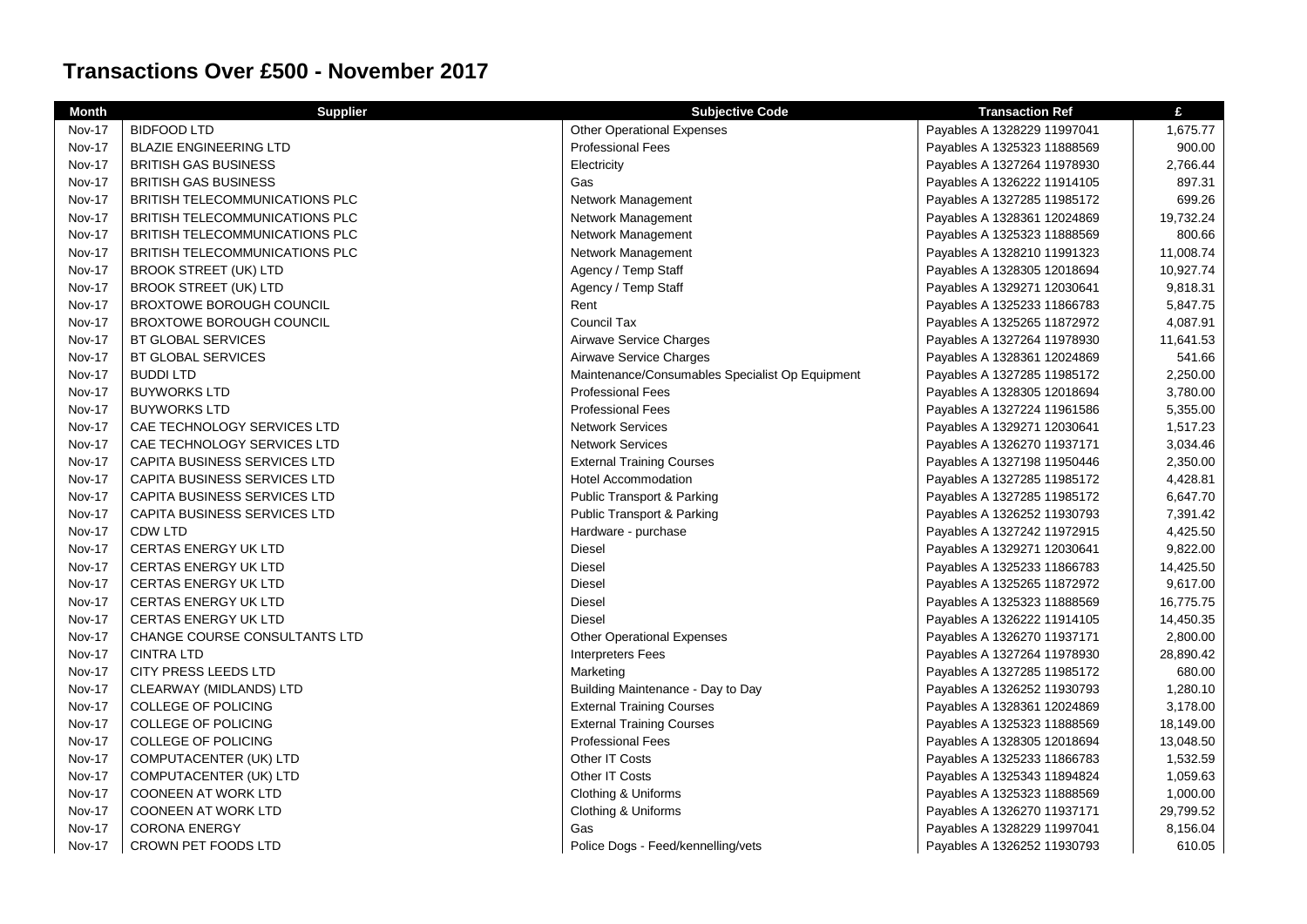| <b>Month</b>  | <b>Supplier</b>                           | <b>Subjective Code</b>                    | <b>Transaction Ref</b>      | £            |
|---------------|-------------------------------------------|-------------------------------------------|-----------------------------|--------------|
| <b>Nov-17</b> | CTC ENTERPRISES (NOTTINGHAM) LTD          | <b>Professional Fees</b>                  | Payables A 1327264 11978930 | 2,130.32     |
| <b>Nov-17</b> | <b>CTMI LTD</b>                           | <b>Professional Fees</b>                  | Payables A 1328305 12018694 | 8,000.00     |
| <b>Nov-17</b> | <b>CUPBROOK LTD</b>                       | Stray Animals (maintenance costs)         | Payables A 1328277 12012456 | 620.00       |
| <b>Nov-17</b> | <b>DATRIX LTD</b>                         | Hardware - purchase                       | Payables A 1325233 11866783 | 16,616.00    |
| <b>Nov-17</b> | DESIGNS SIGNAGE SOLUTIONS LTD             | Vehicle Repairs                           | Payables A 1327264 11978930 | 585.00       |
| <b>Nov-17</b> | DR BRONWEN DAVIES                         | <b>Doctors Statements</b>                 | Payables A 1327242 11972915 | 800.00       |
| <b>Nov-17</b> | DURHAM POLICE AND CRIME COMMISSIONER      | <b>External Training Courses</b>          | Payables A 1325343 11894824 | 4,600.00     |
| Nov-17        | <b>EAST MIDLANDS RFCA</b>                 | Hire of Rooms/Premises                    | Payables A 1326199 11907605 | 1,000.00     |
| <b>Nov-17</b> | EASTWOOD TOWN COUNCIL                     | Rent                                      | Payables A 1327224 11961586 | 1,697.50     |
| <b>Nov-17</b> | EDF ENERGY CUSTOMERS PLC                  | Electricity                               | Payables A 1327264 11978930 | 2,725.08     |
| <b>Nov-17</b> | EDF ENERGY CUSTOMERS PLC                  | Electricity                               | Payables A 1325233 11866783 | 41,120.98    |
| <b>Nov-17</b> | EDF ENERGY CUSTOMERS PLC                  | Electricity                               | Payables A 1327285 11985172 | 19,893.09    |
| <b>Nov-17</b> | EDF ENERGY CUSTOMERS PLC                  | Electricity                               | Payables A 1325343 11894824 | 9,986.64     |
| <b>Nov-17</b> | EDF ENERGY CUSTOMERS PLC                  | Electricity                               | Payables A 1326292 11943827 | 2,583.90     |
| Nov-17        | <b>EDGAR BROTHERS</b>                     | <b>Specialist Operational Equipment</b>   | Payables A 1325343 11894824 | 759.00       |
| <b>Nov-17</b> | ENTERPRISE RENT-A-CAR (UK) LTD            | Hire of Transport - Operational           | Payables A 1326292 11943827 | 1,585.66     |
| <b>Nov-17</b> | ENVIROENERGY (NOTTINGHAM) LTD             | Other Energy Costs                        | Payables A 1326222 11914105 | 3,421.85     |
| <b>Nov-17</b> | EVERYTHING EVERYWHERE LTD                 | Mobile Phone Call Charges & Contract Cost | Payables A 1326292 11943827 | 12,235.62    |
| <b>Nov-17</b> | EVERYTHING EVERYWHERE LTD                 | Other IT Costs                            | Payables A 1328210 11991323 | 595.00       |
| <b>Nov-17</b> | <b>EXPERIAN LTD</b>                       | Subscriptions                             | Payables A 1327285 11985172 | 4,784.88     |
| <b>Nov-17</b> | FORENSIC ANALYTICS LTD                    | <b>Software Licences</b>                  | Payables A 1327242 11972915 | 6,412.50     |
| <b>Nov-17</b> | FWP PLUMBERS NOTTINGHAM LTD               | Reactive Maintenance                      | Payables A 1326270 11937171 | 1,278.76     |
| <b>Nov-17</b> | <b>G2 RECRUITMENT SOLUTIONS LTD</b>       | Agency / Temp Staff                       | Payables A 1329271 12030641 | 2,375.00     |
| <b>Nov-17</b> | <b>G2 RECRUITMENT SOLUTIONS LTD</b>       | Agency / Temp Staff                       | Payables A 1325362 11901501 | 2,375.00     |
| <b>Nov-17</b> | <b>G2 RECRUITMENT SOLUTIONS LTD</b>       | Agency / Temp Staff                       | Payables A 1327264 11978930 | 2,375.00     |
| <b>Nov-17</b> | G4S HEALTH SERVICES (UK) LTD              | Police Surgeons / Clinicians              | Payables A 1325343 11894824 | 100,538.99   |
| <b>Nov-17</b> | <b>GARRAN LOCKERS LTD</b>                 | Fixtures & Fittings                       | Payables A 1326252 11930793 | 616.80       |
| <b>Nov-17</b> | <b>GEDLING BOROUGH COUNCIL</b>            | Rent                                      | Payables A 1325233 11866783 | 5,000.00     |
| <b>Nov-17</b> | <b>GEO HANSON &amp; SONS HUCKNALL LTD</b> | Fixtures & Fittings                       | Payables A 1327242 11972915 | 838.50       |
| <b>Nov-17</b> | GEO HANSON & SONS HUCKNALL LTD            | Reactive Maintenance                      | Payables A 1327242 11972915 | 1,260.00     |
| <b>Nov-17</b> | <b>GEO HANSON &amp; SONS HUCKNALL LTD</b> | Reactive Maintenance                      | Payables A 1324567 11859816 | 939.87       |
| <b>Nov-17</b> | <b>HAMPSONS RECOVERY</b>                  | <b>Vehicle Recovery Costs</b>             | Payables A 1328210 11991323 | 4,531.00     |
| <b>Nov-17</b> | HAYS SPECIALIST RECRUITMENT LTD           | Agency / Temp Staff                       | Payables A 1325233 11866783 | 1,033.43     |
| <b>Nov-17</b> | HAYS SPECIALIST RECRUITMENT LTD           | <b>Professional Fees</b>                  | Payables A 1325233 11866783 | 5,465.00     |
| <b>Nov-17</b> | HIQ MANSFIELD (HEAD OFFICE)               | <b>Vehicle Repairs</b>                    | Payables A 1325323 11888569 | 1,858.50     |
| <b>Nov-17</b> | <b>HMCTS</b>                              | <b>Other Partnerships</b>                 | Payables A 1327242 11972915 | 15,761.76    |
| <b>Nov-17</b> | <b>HOME OFFICE</b>                        | Other IT Costs                            | Payables A 1326222 11914105 | 1,261,903.00 |
| Nov-17        | <b>HOME OFFICE</b>                        | Software - upgrade                        | Payables A 1326222 11914105 | 26,463.00    |
| <b>Nov-17</b> | <b>HOME OFFICE</b>                        | Software Licences                         | Payables A 1326222 11914105 | 23,867.00    |
| <b>Nov-17</b> | <b>HOME OFFICE</b>                        | <b>PNC Costs</b>                          | Payables A 1326222 11914105 | 14,698.00    |
| <b>Nov-17</b> | <b>HUTCHISON 3G LIMITED</b>               | Other Voice & Data                        | Payables A 1327264 11978930 | 638.12       |
| <b>Nov-17</b> | <b>INFORMATION BY DESIGN LTD</b>          | Specific Grants awarded                   | Payables A 1326270 11937171 | 7,998.25     |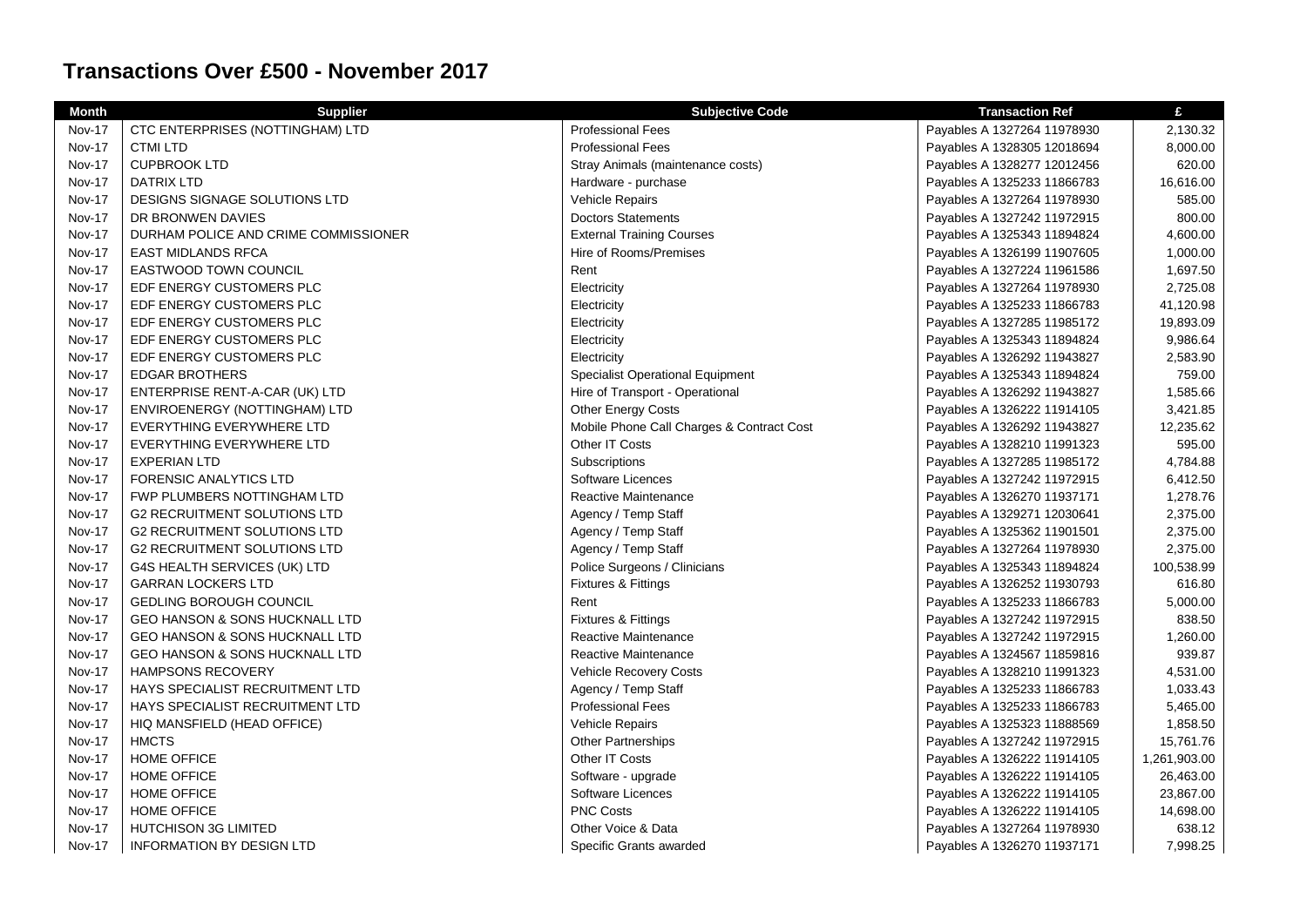| <b>Month</b>  | <b>Supplier</b>                                       | <b>Subjective Code</b>                          | <b>Transaction Ref</b>      | £         |
|---------------|-------------------------------------------------------|-------------------------------------------------|-----------------------------|-----------|
| <b>Nov-17</b> | <b>INTAFORENSICS LTD</b>                              | <b>Other Operational Expenses</b>               | Payables A 1328305 12018694 | 1,006.55  |
| Nov-17        | <b>IRON MOUNTAIN (UK) LTD</b>                         | Storage                                         | Payables A 1325233 11866783 | 3,426.71  |
| <b>Nov-17</b> | IRON MOUNTAIN (UK) LTD                                | Storage                                         | Payables A 1326292 11943827 | 2,990.04  |
| <b>Nov-17</b> | <b>ISAS</b>                                           | <b>Grants to Voluntary Bodies</b>               | Payables A 1327242 11972915 | 33,524.00 |
| Nov-17        | <b>ISAS</b>                                           | Other PA Grants                                 | Payables A 1327242 11972915 | 58,374.00 |
| <b>Nov-17</b> | <b>IWS</b>                                            | <b>Annual Servicing</b>                         | Payables A 1325323 11888569 | 4,448.85  |
| <b>Nov-17</b> | <b>IWS</b>                                            | <b>Annual Servicing</b>                         | Payables A 1328277 12012456 | 6,083.12  |
| <b>Nov-17</b> | <b>IWS</b>                                            | <b>Planned PPM Contract</b>                     | Payables A 1328277 12012456 | 6,391.65  |
| Nov-17        | <b>J &amp; S ACCESSORIES LTD</b>                      | Specialist Operational Equipment                | Payables A 1325362 11901501 | 871.44    |
| Nov-17        | JACKSONS RECOVERY LTD                                 | <b>Vehicle Recovery Costs</b>                   | Payables A 1329271 12030641 | 7,474.00  |
| <b>Nov-17</b> | JOSEPH MERRITT GROUP PLC                              | Vehicles - Spares                               | Payables A 1325362 11901501 | 1,295.00  |
| Nov-17        | KIER BUSINESS SERVICES LTD                            | <b>Professional Fees</b>                        | Payables A 1327242 11972915 | 8,927.00  |
| <b>Nov-17</b> | LAMBERT SMITH HAMPTON LTD                             | <b>Consultants Fees</b>                         | Payables A 1327264 11978930 | 12,218.24 |
| <b>Nov-17</b> | LIGHTFOOT SOLUTIONS UK LTD                            | Software Licences                               | Payables A 1325233 11866783 | 33,960.00 |
| <b>Nov-17</b> | LIME CULTURE CIC                                      | Specific Grants awarded                         | Payables A 1328305 12018694 | 17,550.00 |
| Nov-17        | LINK TREASURY SERVICES LTD                            | <b>Treasury Costs</b>                           | Payables A 1328210 11991323 | 10,350.00 |
| <b>Nov-17</b> | M SHOOTER                                             | Reactive Maintenance                            | Payables A 1328361 12024869 | 966.28    |
| <b>Nov-17</b> | <b>MACOI LTD</b>                                      | Furniture                                       | Payables A 1328210 11991323 | 1,438.38  |
| <b>Nov-17</b> | <b>MALT CROSS LTD</b>                                 | <b>Grants to Voluntary Bodies</b>               | Payables A 1326292 11943827 | 12,000.00 |
| <b>Nov-17</b> | MANSFIELD DISTRICT COUNCIL                            | <b>Professional Fees</b>                        | Payables A 1326270 11937171 | 10,000.00 |
| <b>Nov-17</b> | MATTHEW HOLDCROFT LTD                                 | <b>Legal Costs</b>                              | Payables A 1326252 11930793 | 2,325.83  |
| <b>Nov-17</b> | <b>MAZARS LLP</b>                                     | Internal Audit Fee                              | Payables A 1325323 11888569 | 9,212.00  |
| <b>Nov-17</b> | MEHLER VARIO SYSTEM GMBH                              | Clothing & Uniforms                             | Payables A 1325265 11872972 | 710.00    |
| <b>Nov-17</b> | MICHAEL PAGE INTERNATIONAL RECRUITMENT                | Agency / Temp Staff                             | Payables A 1327264 11978930 | 2,041.75  |
| <b>Nov-17</b> | MICHAEL PAGE INTERNATIONAL RECRUITMENT                | Agency / Temp Staff                             | Payables A 1327285 11985172 | 2,041.75  |
| Nov-17        | <b>MIVEN LTD</b>                                      | Service Charge                                  | Payables A 1326252 11930793 | 88,651.64 |
| <b>Nov-17</b> | NATIONAL CRIME AGENCY                                 | <b>External Training Courses</b>                | Payables A 1328305 12018694 | 1,825.50  |
| <b>Nov-17</b> | NATIONAL MONITORING                                   | Covert Alarms Installation & Monitoring         | Payables A 1326199 11907605 | 3,342.72  |
| <b>Nov-17</b> | NAV LTD                                               | Hardware - purchase                             | Payables A 1326292 11943827 | 19,853.64 |
| <b>Nov-17</b> | <b>NAV LTD</b>                                        | Maintenance/Consumables Specialist Op Equipment | Payables A 1326292 11943827 | 5,427.84  |
| <b>Nov-17</b> | NEIL BRUNTON CONSULTANCY LTD                          | <b>Stationery &amp; Office Consumables</b>      | Payables A 1327285 11985172 | 1,000.00  |
| <b>Nov-17</b> | NEWTON NOTTINGHAM LLP                                 | Rent                                            | Payables A 1327285 11985172 | 2,012.41  |
| <b>Nov-17</b> | <b>NIELSEN CHEMICALS</b>                              | <b>Contract Cleaning</b>                        | Payables A 1328210 11991323 | 1,415.00  |
| <b>Nov-17</b> | NORTHGATE VEHICLE HIRE LTD                            | Hire of Transport - Operational                 | Payables A 1326270 11937171 | 612.50    |
| <b>Nov-17</b> | NOTTINGHAM CITY COUNCIL                               | <b>External Training Courses</b>                | Payables A 1328305 12018694 | 700.00    |
| Nov-17        | NOTTINGHAM CITY COUNCIL                               | Other PA Grants                                 | Payables A 1325233 11866783 | 20,500.00 |
| <b>Nov-17</b> | NOTTINGHAM CITY COUNCIL                               | <b>Other Partnerships</b>                       | Payables A 1328210 11991323 | 7,500.00  |
| Nov-17        | NOTTINGHAM CITY COUNCIL                               | <b>Other Partnerships</b>                       | Payables A 1328229 11997041 | 20,500.00 |
| Nov-17        | NOTTINGHAM CITY TRANSPORT LTD                         | <b>Fixtures &amp; Fittings</b>                  | Payables A 1327198 11950446 | 664.00    |
| Nov-17        | NOTTINGHAM MENCAP                                     | <b>Grants to Voluntary Bodies</b>               | Payables A 1328210 11991323 | 10,000.00 |
| <b>Nov-17</b> | NOTTINGHAMSHIRE AND CITY OF NOTTINGHAM FIRE AUTHORITY | Electricity                                     | Payables A 1325343 11894824 | 660.11    |
| <b>Nov-17</b> | OPUS CLAIM SOLUTIONS LTD                              | <b>Legal Costs</b>                              | Payables A 1328305 12018694 | 1,040.44  |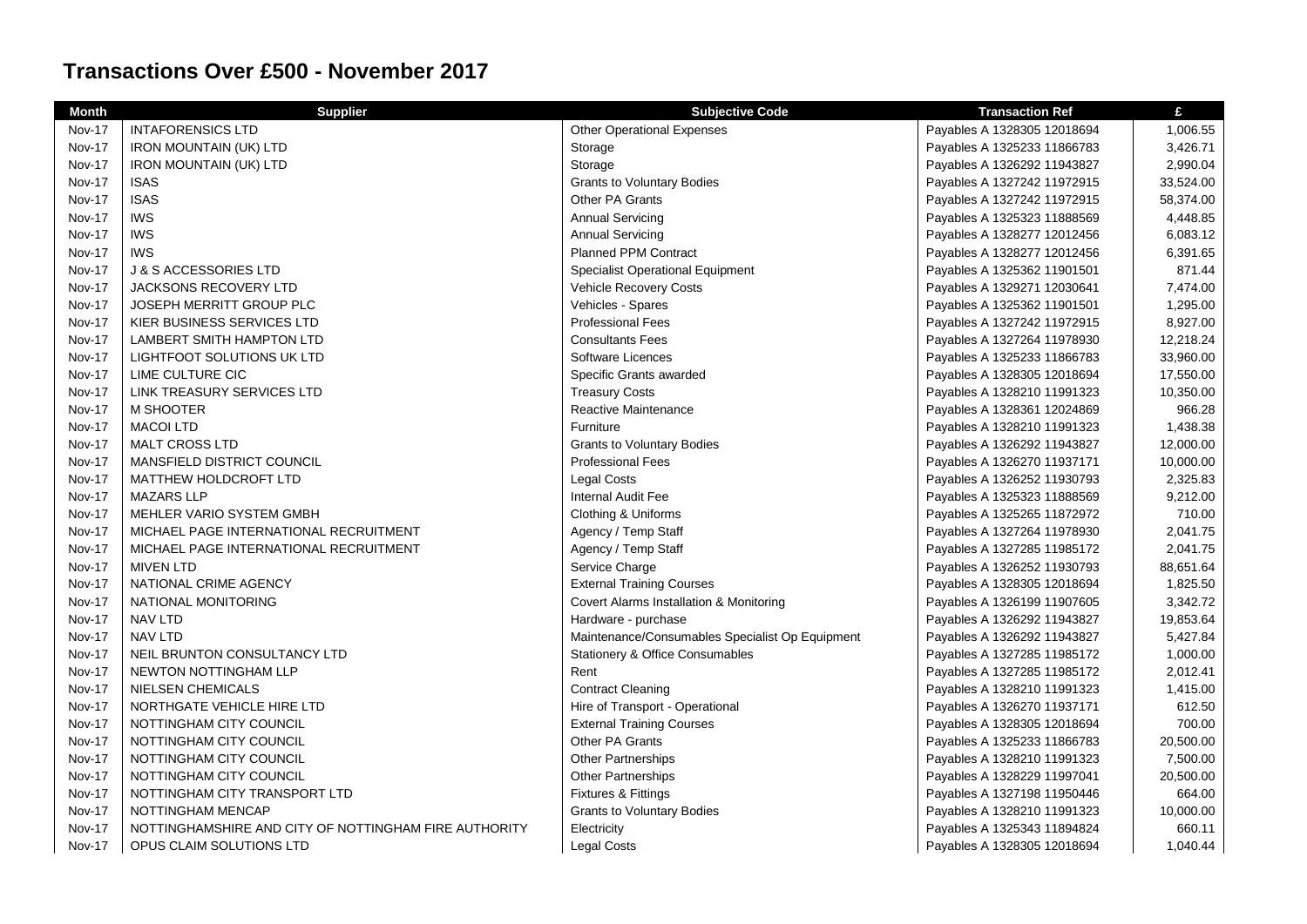| <b>Month</b>  | <b>Supplier</b>                                    | <b>Subjective Code</b>                          | <b>Transaction Ref</b>      | £          |
|---------------|----------------------------------------------------|-------------------------------------------------|-----------------------------|------------|
| <b>Nov-17</b> | <b>OXFORD UNIVERSITY PRESS</b>                     | <b>Books &amp; Publications</b>                 | Payables A 1328305 12018694 | 2,025.00   |
| <b>Nov-17</b> | P VESEY LTD                                        | <b>Professional Fees</b>                        | Payables A 1324567 11859816 | 1,950.00   |
| Nov-17        | PANGBOURNE MUSICAL DISTRIBUTORS LTD                | Mobile Information System                       | Payables A 1328361 12024869 | 1,130.00   |
| <b>Nov-17</b> | PARK PLACE TECHNOLOGIES COMPUTER LTD               | Hardware - purchase                             | Payables A 1327285 11985172 | 6,686.49   |
| <b>Nov-17</b> | PARK PLACE TECHNOLOGIES COMPUTER LTD               | Hardware - purchase                             | Payables A 1326292 11943827 | 6,686.49   |
| Nov-17        | PARK PLACE TECHNOLOGIES COMPUTER LTD               | Hardware - purchase                             | Payables A 1324567 11859816 | 6,686.49   |
| Nov-17        | PAYPOINT PLC                                       | <b>Electronic Forensics</b>                     | Payables A 1326199 11907605 | 700.00     |
| <b>Nov-17</b> | PERSONNEL HYGIENE SERVICES LTD                     | <b>Waste Disposal</b>                           | Payables A 1327264 11978930 | 1,029.50   |
| <b>Nov-17</b> | <b>PITNEY BOWES</b>                                | Postage Costs                                   | Payables A 1326292 11943827 | 2,011.00   |
| Nov-17        | POLICE AND CRIME COMMISSIONER FOR LEICESTERSHIRE   | <b>External Training Courses</b>                | Payables A 1327242 11972915 | 100,329.00 |
| <b>Nov-17</b> | POLICE AND CRIME COMMISSIONER FOR LEICESTERSHIRE   | Network Management                              | Payables A 1325265 11872972 | 11,242.13  |
| <b>Nov-17</b> | POLICE AND CRIME COMMISSIONER FOR LEICESTERSHIRE   | <b>Other Partnerships</b>                       | Payables A 1328210 11991323 | 45,989.00  |
| <b>Nov-17</b> | POLICE AND CRIME COMMISSIONER FOR LEICESTERSHIRE   | <b>Professional Fees</b>                        | Payables A 1328210 11991323 | 3,753.00   |
| <b>Nov-17</b> | POLICE AND CRIME COMMISSIONER FOR LINCOLNSHIRE     | <b>External Training Courses</b>                | Payables A 1328305 12018694 | 5,775.00   |
| <b>Nov-17</b> | POLICE AND CRIME COMMISSIONER FOR LINCOLNSHIRE     | <b>External Training Courses</b>                | Payables A 1328210 11991323 | 4,830.00   |
| Nov-17        | POLICE AND CRIME COMMISSIONER FOR NORTHAMPTONSHIRE | <b>External Training Courses</b>                | Payables A 1328210 11991323 | 600.00     |
| Nov-17        | POLICE AND CRIME COMMISSIONER FOR THAMES VALLEY    | <b>External Training Courses</b>                | Payables A 1328305 12018694 | 1,500.00   |
| Nov-17        | PORTLAND COLLEGE ENTERPRISES LTD                   | <b>Professional Fees</b>                        | Payables A 1326199 11907605 | 583.33     |
| <b>Nov-17</b> | PREMIER PETS HOTEL                                 | Police Dogs - Feed/kennelling/vets              | Payables A 1325362 11901501 | 948.60     |
| Nov-17        | <b>PROACTIS GROUP LTD</b>                          | Web Infrastructure                              | Payables A 1326199 11907605 | 6,325.00   |
| <b>Nov-17</b> | <b>PROCESS EVOLUTION LTD</b>                       | <b>Professional Fees</b>                        | Payables A 1328277 12012456 | 18,779.58  |
| <b>Nov-17</b> | PROF S AL-SARRAJ                                   | <b>Pathologists Fees</b>                        | Payables A 1328210 11991323 | 4,200.00   |
| Nov-17        | <b>QUADRANT EVENTS LTD</b>                         | Maintenance/Consumables Specialist Op Equipment | Payables A 1326252 11930793 | 1,058.60   |
| <b>Nov-17</b> | RED SNAPPER MEDIA LTD                              | <b>Professional Fees</b>                        | Payables A 1326252 11930793 | 500.00     |
| Nov-17        | RELIANCE HIGH TECH LTD                             | <b>Annual Servicing</b>                         | Payables A 1328210 11991323 | 4,040.40   |
| Nov-17        | RELIANCE HIGH TECH LTD                             | <b>Annual Servicing</b>                         | Payables A 1326270 11937171 | 2,020.20   |
| <b>Nov-17</b> | RELIANCE HIGH TECH LTD                             | Building Maintenance - Day to Day               | Payables A 1325265 11872972 | 3,284.35   |
| <b>Nov-17</b> | <b>REMEDI</b>                                      | Specific Grants awarded                         | Payables A 1327285 11985172 | 10,000.00  |
| <b>Nov-17</b> | RICHFORD MOTOR SERVICES LTD                        | <b>Vehicle Recovery Costs</b>                   | Payables A 1325233 11866783 | 4,856.20   |
| <b>Nov-17</b> | RICHFORD MOTOR SERVICES LTD                        | <b>Vehicle Recovery Costs</b>                   | Payables A 1327285 11985172 | 8,411.00   |
| Nov-17        | RICHFORD MOTOR SERVICES LTD                        | Vehicle Recovery Costs                          | Payables A 1326270 11937171 | 12,056.00  |
| <b>Nov-17</b> | ROYAL MAIL GROUP PLC                               | Postage Costs                                   | Payables A 1329271 12030641 | 557.41     |
| Nov-17        | ROYAL MAIL GROUP PLC                               | Postage Costs                                   | Payables A 1327264 11978930 | 5,447.35   |
| Nov-17        | ROYAL MAIL GROUP PLC                               | Postage Costs                                   | Payables A 1325265 11872972 | 3,007.53   |
| <b>Nov-17</b> | ROYAL MAIL GROUP PLC                               | Postage Costs                                   | Payables A 1328210 11991323 | 2,458.53   |
| <b>Nov-17</b> | <b>RYCROFT LTD</b>                                 | Reactive Maintenance                            | Payables A 1329271 12030641 | 600.00     |
| <b>Nov-17</b> | SHARPLINE DECORATORS LTD                           | Building Maintenance - Day to Day               | Payables A 1325343 11894824 | 1,580.00   |
| <b>Nov-17</b> | SHRED STATION LTD                                  | Waste Disposal                                  | Payables A 1329271 12030641 | 663.13     |
| Nov-17        | <b>SKS LTD</b>                                     | Building Maintenance - Day to Day               | Payables A 1325233 11866783 | 1,375.40   |
| <b>Nov-17</b> | SLATER ELECTRICAL SERVICES LTD                     | Building Maintenance - Day to Day               | Payables A 1324567 11859816 | 938.20     |
| <b>Nov-17</b> | SLATER ELECTRICAL SERVICES LTD                     | <b>Other Operational Expenses</b>               | Payables A 1324567 11859816 | 1,200.10   |
| <b>Nov-17</b> | SLATER ELECTRICAL SERVICES LTD                     | <b>Planned Maintenance</b>                      | Payables A 1326270 11937171 | 4,170.80   |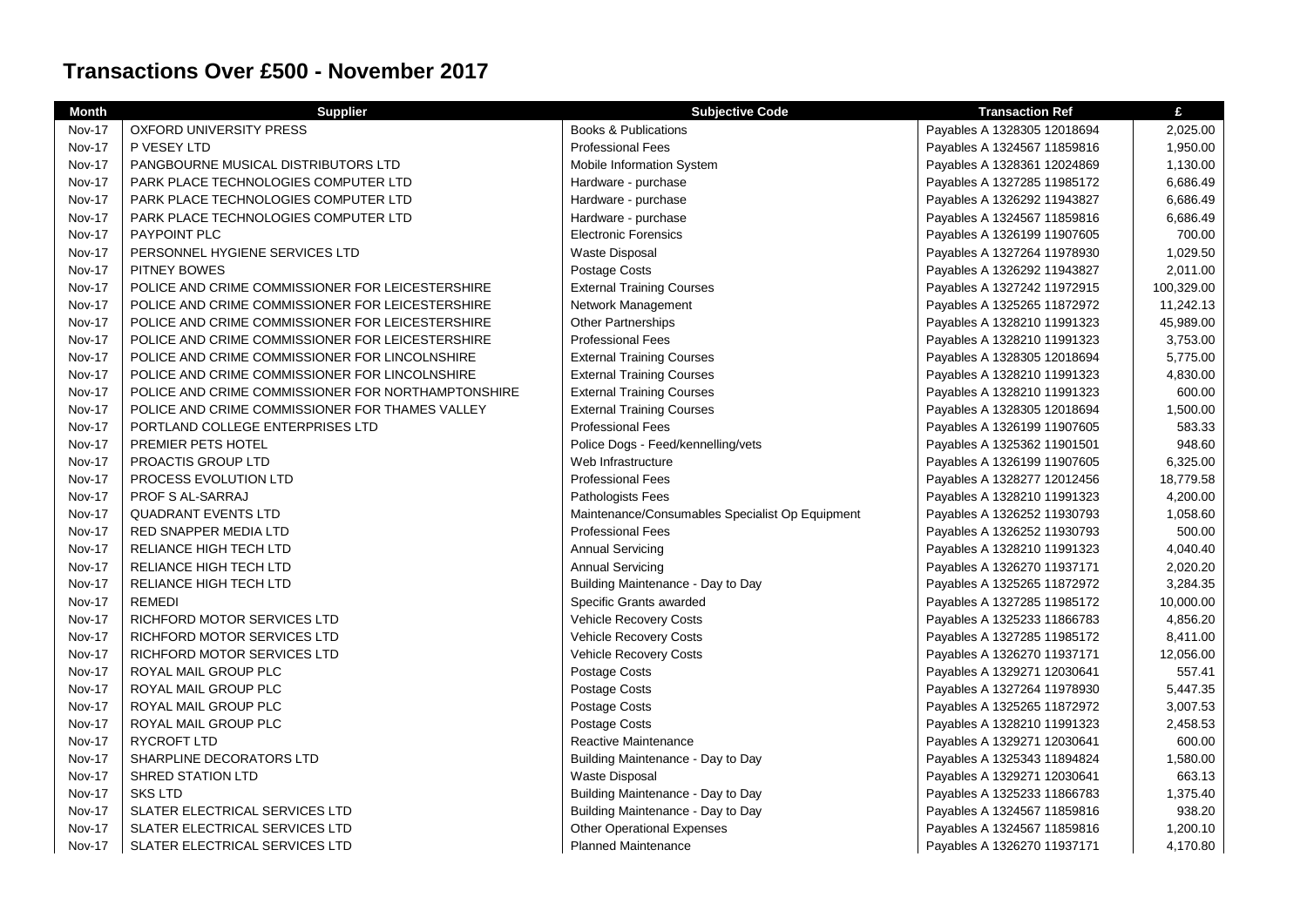| <b>Month</b>  | <b>Supplier</b>                                 | <b>Subjective Code</b>                          | <b>Transaction Ref</b>      | £          |
|---------------|-------------------------------------------------|-------------------------------------------------|-----------------------------|------------|
| <b>Nov-17</b> | SMARTDESK SYSTEMS LTD T/A TGS SERVICES (UK) LTD | Network Management                              | Payables A 1327264 11978930 | 527.63     |
| Nov-17        | <b>SOLO SERVICE GROUP LTD</b>                   | <b>Contract Cleaning</b>                        | Payables A 1325343 11894824 | 44,881.00  |
| <b>Nov-17</b> | SOLOS CONSULTANTS LTD                           | Agency / Temp Staff                             | Payables A 1325233 11866783 | 1,508.20   |
| <b>Nov-17</b> | <b>SOLOS CONSULTANTS LTD</b>                    | <b>Professional Fees</b>                        | Payables A 1327198 11950446 | 3,873.61   |
| Nov-17        | SOLOS CONSULTANTS LTD                           | <b>Professional Fees</b>                        | Payables A 1327242 11972915 | 2,180.22   |
| <b>Nov-17</b> | SP SERVICES UK LTD                              | <b>Professional Fees</b>                        | Payables A 1326270 11937171 | 874.50     |
| <b>Nov-17</b> | <b>SPACEWISE</b>                                | <b>Other Operational Expenses</b>               | Payables A 1325343 11894824 | 1,170.00   |
| Nov-17        | SPARROW RECOVERY                                | Vehicle Recovery Costs                          | Payables A 1327198 11950446 | 617.00     |
| <b>Nov-17</b> | SPARROW RECOVERY                                | <b>Vehicle Recovery Costs</b>                   | Payables A 1326270 11937171 | 869.00     |
| Nov-17        | STARTRAQ (UK) LTD                               | <b>Professional Fees</b>                        | Payables A 1328229 11997041 | 8,201.50   |
| <b>Nov-17</b> | STARTRAQ (UK) LTD                               | Software Licences                               | Payables A 1327285 11985172 | 2,806.68   |
| Nov-17        | <b>TAP SYSTEMS LTD</b>                          | Other IT Costs                                  | Payables A 1325323 11888569 | 4,424.50   |
| <b>Nov-17</b> | <b>TELEPHONE TECHNOLOGY LTD</b>                 | Mobile Phone Call Charges & Contract Cost       | Payables A 1329271 12030641 | 1,586.40   |
| Nov-17        | TELE-TRAFFIC (UK) LTD                           | <b>Specialist Operational Equipment</b>         | Payables A 1327242 11972915 | 1,316.00   |
| Nov-17        | TETRA SCENE OF CRIME LTD                        | <b>Specialist Operational Equipment</b>         | Payables A 1326199 11907605 | 643.50     |
| Nov-17        | THE ALBERT HALL (NOTTINGHAM) LTD                | Hire of Rooms/Premises                          | Payables A 1328361 12024869 | 4,490.50   |
| <b>Nov-17</b> | THE APPROPRIATE ADULT SERVICE LTD               | <b>Professional Fees</b>                        | Payables A 1328229 11997041 | 6,068.15   |
| <b>Nov-17</b> | THE FAMILY PLANNING ASSOCIATION                 | <b>Professional Fees</b>                        | Payables A 1324567 11859816 | 569.09     |
| <b>Nov-17</b> | THOMAS INTERNATIONAL UK LTD                     | <b>Professional Fees</b>                        | Payables A 1329271 12030641 | 2,420.00   |
| <b>Nov-17</b> | <b>TRAVIS PERKINS TRADING CO LTD</b>            | Maintenance/Consumables Specialist Op Equipment | Payables A 1327242 11972915 | 565.27     |
| <b>Nov-17</b> | <b>TRISOFT LTD</b>                              | Other IT Costs                                  | Payables A 1325323 11888569 | 2,175.95   |
| <b>Nov-17</b> | <b>UNISYS LTD</b>                               | Network HOLMES 2                                | Payables A 1325323 11888569 | 35,700.00  |
| <b>Nov-17</b> | VBCS                                            | <b>Other Operational Expenses</b>               | Payables A 1325233 11866783 | 2,003.38   |
| <b>Nov-17</b> | <b>VENSON NOTTS LTD</b>                         | Venson PPM                                      | Payables A 1328305 12018694 | 130,279.69 |
| <b>Nov-17</b> | <b>VENSON NOTTS LTD</b>                         | Venson PPM                                      | Payables A 1328210 11991323 | 5,947.20   |
| <b>Nov-17</b> | <b>VENSON NOTTS LTD</b>                         | Venson DSAF                                     | Payables A 1328305 12018694 | 145,192.72 |
| <b>Nov-17</b> | <b>VEOLIA ENVIRONMENTAL SERVICES (UK) LTD</b>   | <b>Waste Disposal</b>                           | Payables A 1328361 12024869 | 1,817.30   |
| <b>Nov-17</b> | VIRGIN MEDIA BUSINESS LTD                       | Network Management                              | Payables A 1327264 11978930 | 2,014.22   |
| <b>Nov-17</b> | <b>VIRGIN MEDIA BUSINESS LTD</b>                | Network Management                              | Payables A 1325233 11866783 | 8,315.84   |
| <b>Nov-17</b> | <b>VIRGIN MEDIA BUSINESS LTD</b>                | Network Management                              | Payables A 1328210 11991323 | 15,445.32  |
| Nov-17        | VIRGIN MEDIA BUSINESS LTD                       | Network Management                              | Payables A 1328229 11997041 | 9,022.52   |
| <b>Nov-17</b> | <b>VIRGIN MEDIA BUSINESS LTD</b>                | <b>Network Services</b>                         | Payables A 1325265 11872972 | 1,105.92   |
| <b>Nov-17</b> | <b>VODAFONE CORPORATE LIMITED</b>               | Mobile Phone Call Charges & Contract Cost       | Payables A 1327264 11978930 | 6,202.47   |
| Nov-17        | <b>VODAFONE CORPORATE LIMITED</b>               | Mobile Phone Call Charges & Contract Cost       | Payables A 1325265 11872972 | 1,542.27   |
| <b>Nov-17</b> | <b>VODAFONE CORPORATE LIMITED</b>               | Mobile Phone Call Charges & Contract Cost       | Payables A 1328229 11997041 | 4,456.24   |
| Nov-17        | WA PRODUCTS (UK) LTD                            | Maintenance/Consumables Specialist Op Equipment | Payables A 1327213 11956825 | 577.70     |
| <b>Nov-17</b> | WA PRODUCTS (UK) LTD                            | <b>Specialist Operational Equipment</b>         | Payables A 1325265 11872972 | 1,964.07   |
| Nov-17        | WA PRODUCTS (UK) LTD                            | <b>Specialist Operational Equipment</b>         | Payables A 1327242 11972915 | 653.47     |
| Nov-17        | WA PRODUCTS (UK) LTD                            | Specialist Operational Equipment                | Payables A 1326252 11930793 | 522.35     |
| Nov-17        | WA PRODUCTS (UK) LTD                            | <b>Training Materials</b>                       | Payables A 1327213 11956825 | 572.90     |
| Nov-17        | <b>WARSOP PARISH COUNCIL</b>                    | Hire of Rooms/Premises                          | Payables A 1325343 11894824 | 742.50     |
| <b>Nov-17</b> | WASTECARE GROUP LTD                             | <b>Waste Disposal</b>                           | Payables A 1325323 11888569 | 640.00     |